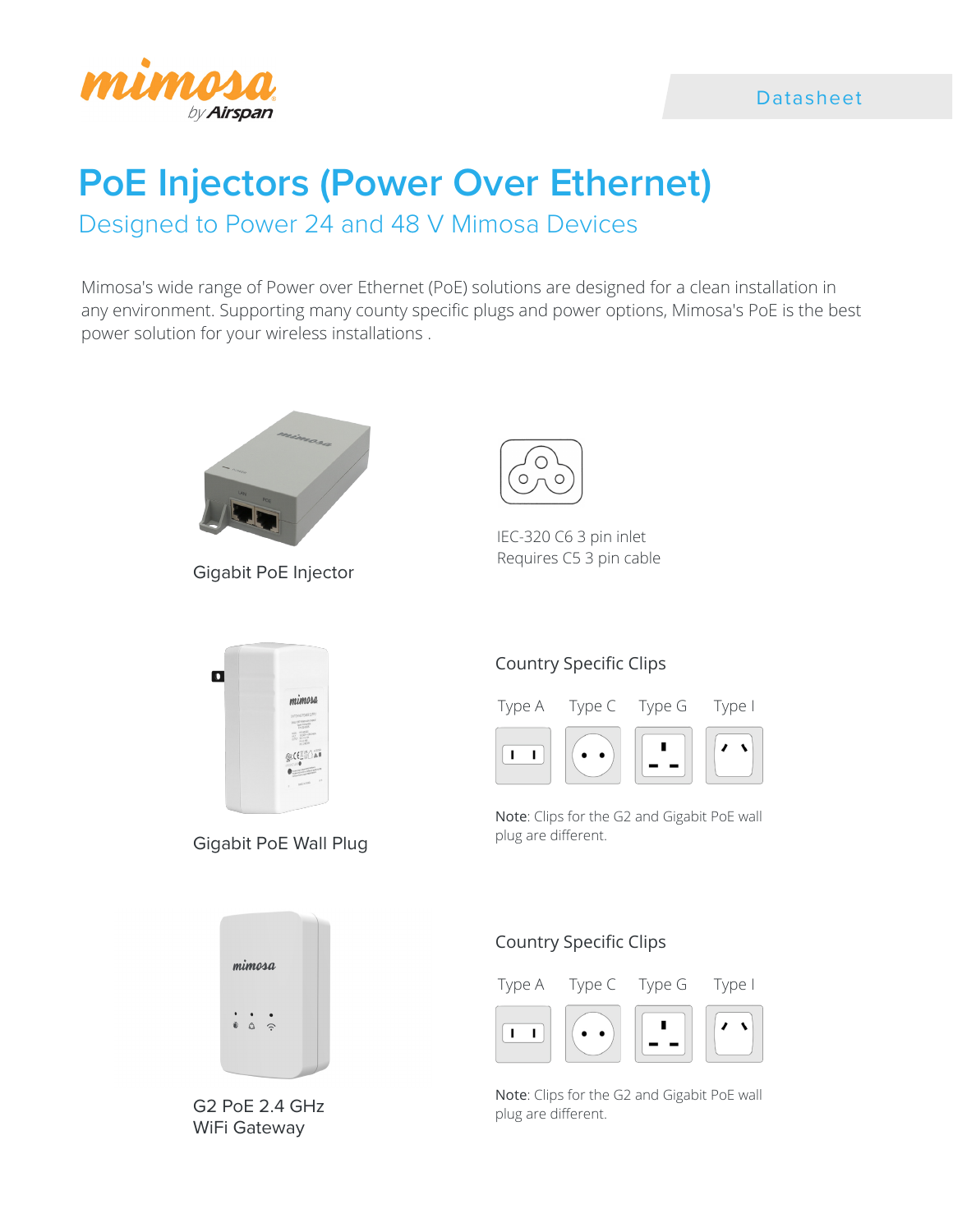# **PoE Adapters: Specifications**

| <b>Model</b>           | <b>Gigabit PoE</b><br>Injector                                                         | <b>Gigabit PoE</b><br><b>Wall Plug</b>                                                | <b>G2 PoE 2.4 GHz</b><br><b>WiFi Gateway</b>                          |
|------------------------|----------------------------------------------------------------------------------------|---------------------------------------------------------------------------------------|-----------------------------------------------------------------------|
| <b>Part Number</b>     | 100-00080                                                                              | 100-00051 (NA)<br>100-00054 (EU)                                                      | 100-00034 (NA)<br>100-00035 (EU)                                      |
| <b>Dimensions</b>      | 138 mm x 62 mm x 32 mm<br>$(5.4'' \times 2.4'' \times 1.3'')$<br>$L \times W \times H$ | 86 mm x 51 mm x 33 mm<br>$(3.4'' \times 2.0'' \times 1.3'')$<br>$L \times W \times H$ | 92 mm x 57 mm x 42 mm<br>$(3.6'' \times 2.2'' \times 1.7'')$<br>LxWxH |
| Weight                 | 0.24 kg (8.8 oz)                                                                       | 0.11 kg (3.8 oz)                                                                      | 0.148 kg (5.2 oz)                                                     |
| Color                  | Grey                                                                                   | White                                                                                 | White                                                                 |
| <b>Gigabit LAN</b>     | Yes, (2) RJ-45                                                                         | Yes, (2) RJ-45                                                                        | Yes, (2) RJ-45                                                        |
| <b>Output Voltage</b>  | $50 V == 1.2A$                                                                         | $56 V == 0.275A$                                                                      | $48 V == 0.210A$                                                      |
| Max Current Load       | 1.2A (60 W)                                                                            | 0.275A(15.4 W)                                                                        | 0.210A(10.0 W)                                                        |
| 2-Pair Powering        | PIN 1/2 and 4/5: +50 V<br>PIN 3/6 and 7/8: GND                                         | PIN 3/6: +56 V<br><b>PIN 1/2: GND</b>                                                 | PIN 3/6: +48 V<br><b>PIN 1/2: GND</b>                                 |
| <b>Input Voltage</b>   | 100-240 VAC ~ 50/60 Hz<br>Max 1.5A                                                     | 100-240 VAC $\sim$ 0.8A<br>50-60 Hz                                                   | $100 - 240$ VAC ~ $0.6A$<br>50-60 Hz                                  |
| <b>Input Current</b>   | 1.5A @ 115 VAC<br>1.0A @ 230 VAC                                                       | 0.5A @ 90 VAC<br>0.35A @ 240 VAC                                                      | 0.6A @ 120 VAC<br>0.4A @ 240 VAC                                      |
| <b>Input Frequency</b> | $47 - 63$ Hz                                                                           | 47-63 Hz                                                                              | 50-60 Hz                                                              |
| Max In-Rush Current    | 150A                                                                                   | 30A for 115 VAC<br>60A for 230 VAC                                                    | 60A for 120 VAC<br>120A for 240 VAC                                   |
| <b>Ripple Voltage</b>  | 200 mV                                                                                 | 600 mV                                                                                | 200 mV                                                                |
| Protection             | Over Current;<br>Over Voltage                                                          | Over Current;<br>Over Voltage                                                         | Over Current;<br>Over Voltage                                         |
| Efficiency             | 88+% - Level VI                                                                        | 84+% - Level VI                                                                       | 75+% - Level V                                                        |
| RJ-45 Type             | Metal-Shielded                                                                         | Plastic                                                                               | Plastic                                                               |
| <b>AC Connector</b>    | IEC-320 C6<br>(3 Pin Inlet)                                                            | Custom (2) Prong Clip<br>(US, EU, UK, AUS/NZ)                                         | Custom G2, (2) Prong clip<br>(US, EU, UK, AUS/NZ)                     |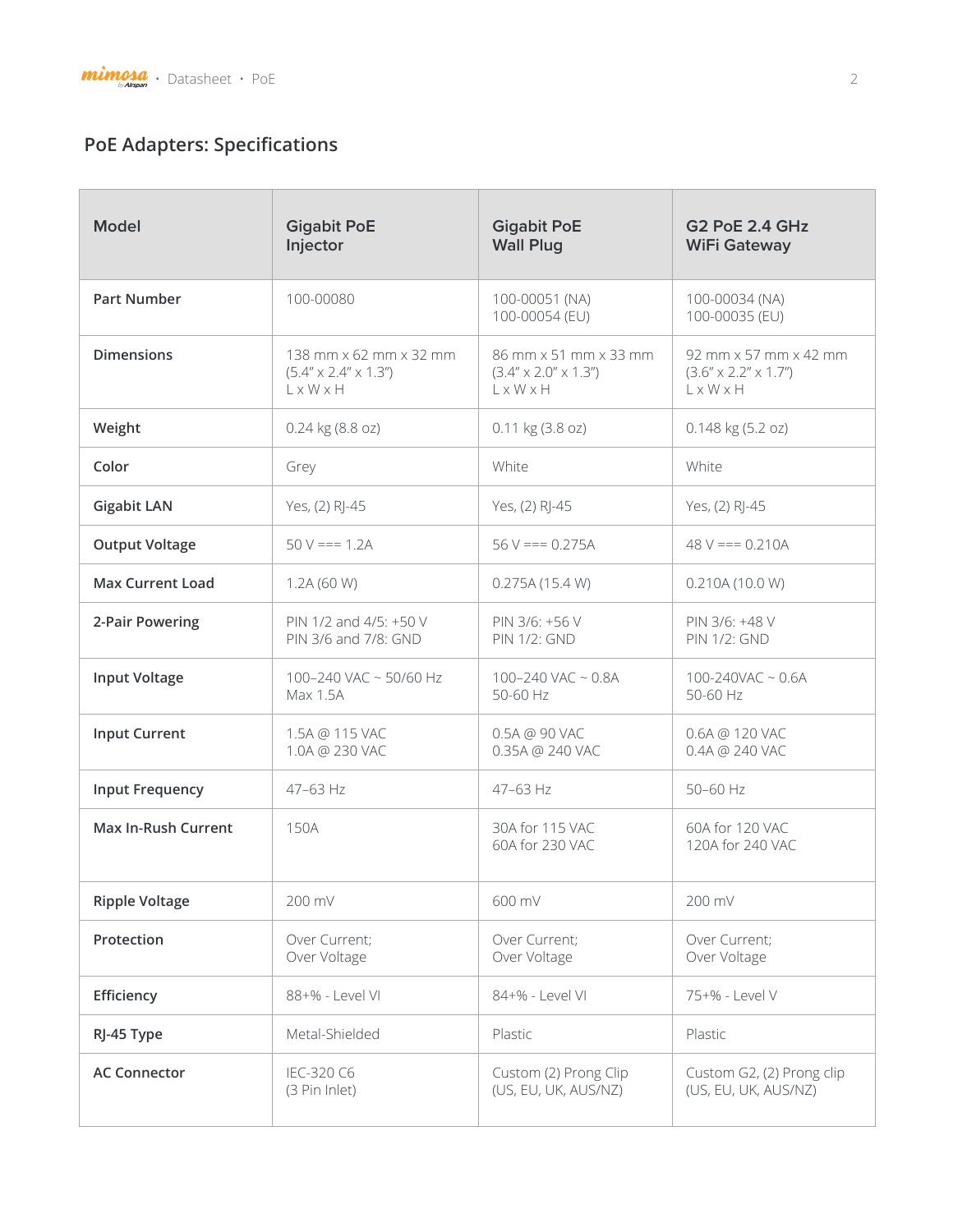

| <b>Model</b>                 | <b>Gigabit PoE</b><br>Injector                                                                                                                                                                          | <b>Gigabit PoE</b><br><b>Wall Plug</b>                                                                                                                                                 | <b>G2 PoE 2.4 GHz</b><br><b>WiFi Gateway</b>                                                                                                                                                                                           |
|------------------------------|---------------------------------------------------------------------------------------------------------------------------------------------------------------------------------------------------------|----------------------------------------------------------------------------------------------------------------------------------------------------------------------------------------|----------------------------------------------------------------------------------------------------------------------------------------------------------------------------------------------------------------------------------------|
| <b>Operation Indicator</b>   | 1 LED (Blue)                                                                                                                                                                                            | 1 LED (Blue)                                                                                                                                                                           | 3 LEDs (Multi-Color)                                                                                                                                                                                                                   |
| <b>Operating Temperature</b> | -25° C to +50° C                                                                                                                                                                                        | $-20^{\circ}$ C to $+50^{\circ}$ C                                                                                                                                                     | $0^\circ$ to $+40^\circ$ C                                                                                                                                                                                                             |
| <b>Operating Humidity</b>    | 5% to 95%<br>non-condensing                                                                                                                                                                             | 5% to 90%<br>non-condensing                                                                                                                                                            | 5% to 95%<br>non-condensing                                                                                                                                                                                                            |
| <b>Storage Temperature</b>   | $-30^{\circ}$ C to $+70^{\circ}$ C                                                                                                                                                                      | $-20^{\circ}$ C to $+70^{\circ}$ C                                                                                                                                                     | -25° C to +65° C                                                                                                                                                                                                                       |
| Compliance                   | EMI<br>FCC Part 15 Class B<br>EN 55022/24 Class B / CE<br>IEC61000<br>Safety<br>UL/cUL 60950-2<br>IEC/EN 60905-1<br>RCM/C-Tick<br>TUV:GS, CB<br>S-Mark, CCC<br><b>NOM</b><br><b>Others</b><br>WEEE/RoHS | EMI<br>FCC Part 15 Class B<br><b>EN 55022 Class B</b><br><b>IEC61000</b><br>Safety<br>UL/cUL 60950-2<br>IEC/EN 60905-1<br>CE, CB<br>RCM/C-Tick<br>TUV:GS<br><b>Others</b><br>WEEE/RoHS | Approvals<br>FCC/IC<br>CE/ETSI<br><b>EMI</b><br>FCC Part 15 Class B<br>EN 55022 Class B<br><b>IEC61000</b><br>Safety<br>UL/cUL 60950-2<br>IEC/EN 60905-1<br>CE, IC<br>RCM/C-Tick<br>TUV:GS<br><b>Others</b><br>RoHS<br>Wi-Fi Certified |

# **PoE Compatibility Table**

| <b>PoE Model</b>             | A | в | <b>B5-Lite</b> | C |
|------------------------------|---|---|----------------|---|
| <b>Gigabit PoE Injector</b>  |   |   |                |   |
| <b>Gigabit PoE Wall Plug</b> |   |   |                |   |
| G2 PoE 2.4 Wi-Fi Gateway     |   |   |                |   |